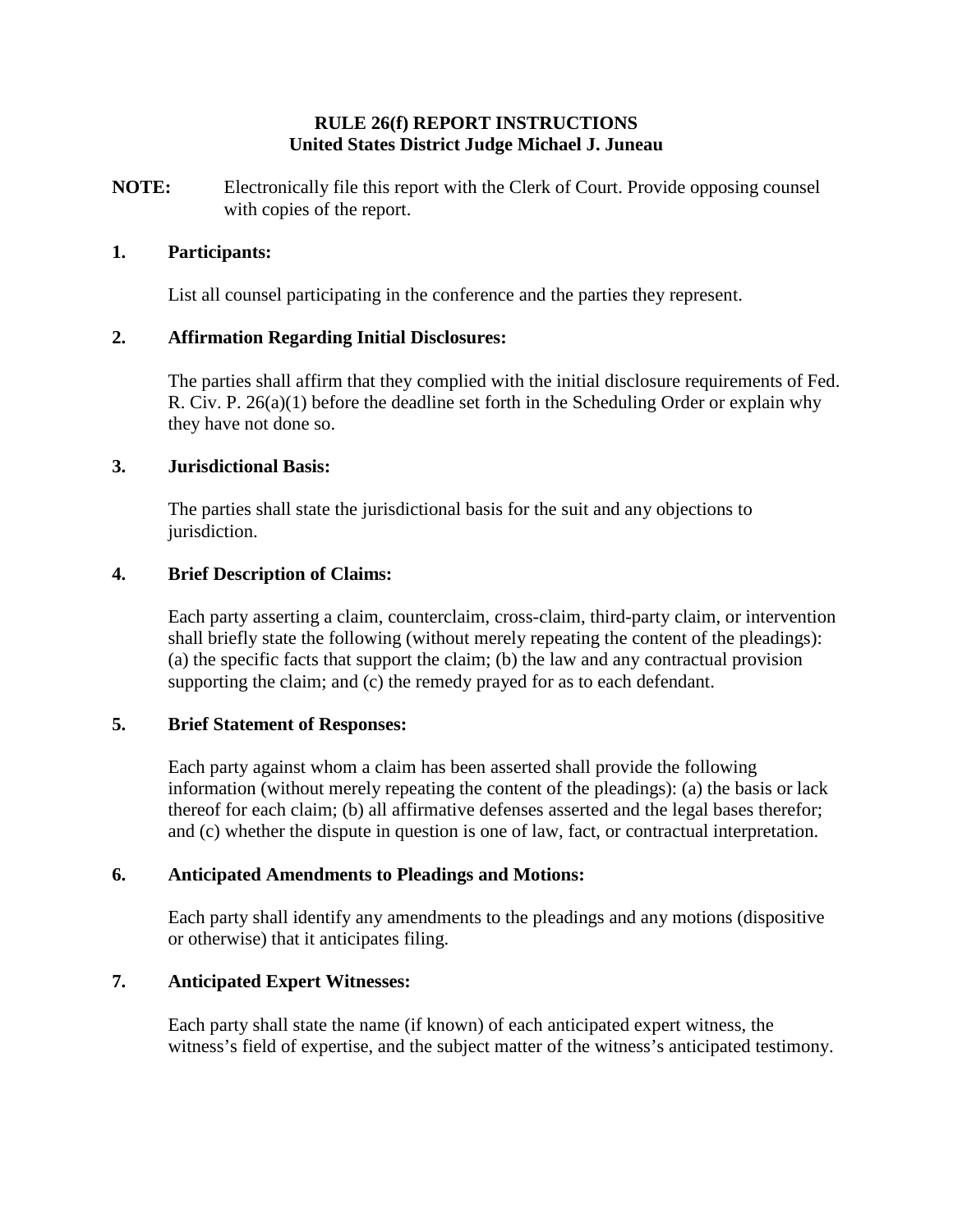## **8. Discovery Plan:**

The parties received a discovery plan in the Scheduling Order previously issued in this case. If the parties conclude that a more case-specific Scheduling Order is required, they must either set forth an agreed-upon plan or request a telephone conference with the Magistrate Judge.

## **9. Stipulations:**

List any matters to which the parties have stipulated. Counsel are encouraged to stipulate to as many factual and legal issues as possible in the interest of reducing pretrial costs and delays.

# **10. Major Issues of Fact and Law in Dispute:**

List the major issues of fact and law in dispute.

# **11. Related Case Information:**

State whether this case is related in any way to any other pending case, whether federal or state, civil or criminal. If there is a related case, list: (1) the name of the related case; (2) the court in which it is pending; (3) the docket number; (4) the assigned judge; and (5) a brief description of how the cases are related.

### **12. Surveillance Evidence:**

In the past, the Court's Scheduling Order addressed the discovery and admissibility of surveillance evidence. Counsel shall state whether they wish to opt in or opt out of the former procedure. In the event counsel opt out or do not agree, the Court will rule on surveillance issues on a case-by-case basis. The former procedure is as follows:

- 1. A party must make a timely request for discovery of surveillance evidence. Timeliness means that this request must be made prior to the end of the discovery deadline. An untimely request for surveillance evidence may be treated as any other untimely discovery request.
- 2. The respondent need not respond to the discovery request and need not indicate whether there exists any such evidence until 21 days before pretrial conference. On or before the deadline, the respondent shall turn over to the requesting party all surveillance evidence in his possession or control which the respondent intends to offer at trial, and shall identify the individual(s) who will be necessary to lay a proper foundation.
- 3. The respondent has the right to depose or redepose the individual who might have been the subject of the surveillance prior to responding to the discovery request.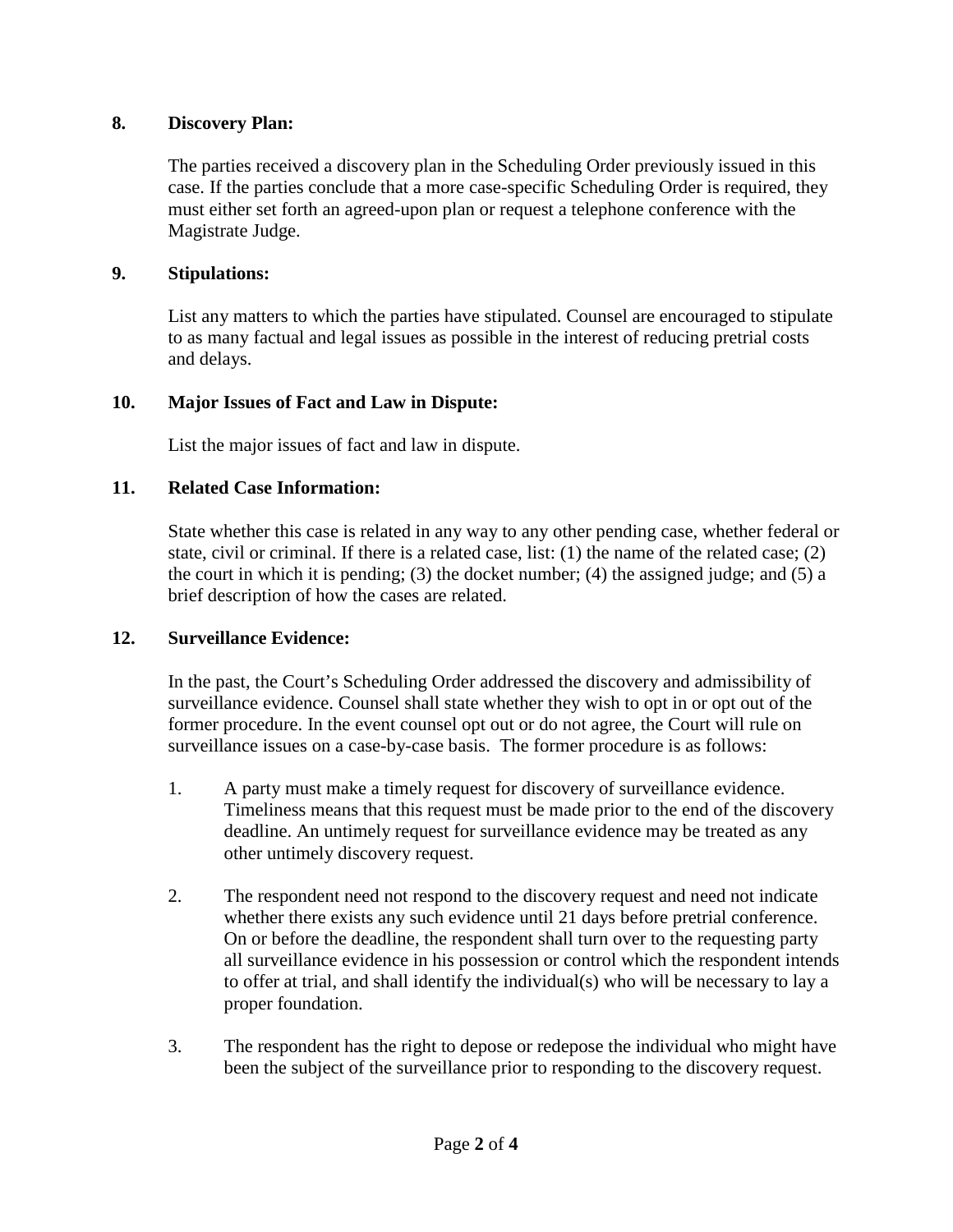- 4. Depositions shall be upon reasonable notice to all parties, and shall be limited in scope to impeachment issues and updating any previous deposition.
- 5. Offering party will be allowed to present surveillance evidence at trial only if (a) there has been compliance with the regulations set forth above, or (b) good cause is shown for an exception to these rules, or (c) the party subject to surveillance has failed to timely request discovery of the evidence in question.
- 6. Any party who intends to offer surveillance films or video-tapes into evidence at trial shall meet with all other parties to edit the material and agree on the portions to be shown as required in **Paragraph 14(c)** which stated:

**Editing Trial Depositions/Filing Objections.** [No later than ten (10) days before trial], all depositions to be used at trial, including video depositions, shall be edited to remove non-essential, repetitious, and unnecessary material as well as objections and colloquy of counsel. All objections to the deposition will be considered waived unless briefed and filed with the Clerk of Court, WITH A COPY DELIVERED TO THE TRIAL JUDGE'S CHAMBERS, on or before the deadline.

# **13. Alternative Dispute Resolution (ADR):**

Counsel shall affirm (1) that they obtained their clients' desires concerning ADR prior to the Rule 26(f) conference, and (2) that, at the Rule 26(f) conference, they discussed in good faith the feasibility of using ADR. Counsel shall state whether ADR will be pursued; if so, then counsel shall identify the stage of the litigation at which ADR is anticipated and state whether the parties agree that a settlement conference with a magistrate judge would be productive.

# **14. Rule 16 Conference:**

A Rule 16 conference with the court may be beneficial. Such conferences may be held in chambers or by telephone, and often result in a substantial reduction in the time and expense spent in pretrial preparation. Each party shall state whether it believes a Rule 16 conference would be beneficial. In certain cases, the court may sua sponte schedule a Rule 16 conference.

# **15. Electronic Courtroom:**

State whether this case is document intensive, i.e., whether it will likely require the admission of a large number of documents at trial. If so, counsel shall estimate the number of pages or documents involved. In accordance with the Fifth Circuit's policy, counsel shall plan to present all documents admitted into evidence at a court proceeding (e.g., hearing, conference, or trial) electronically.